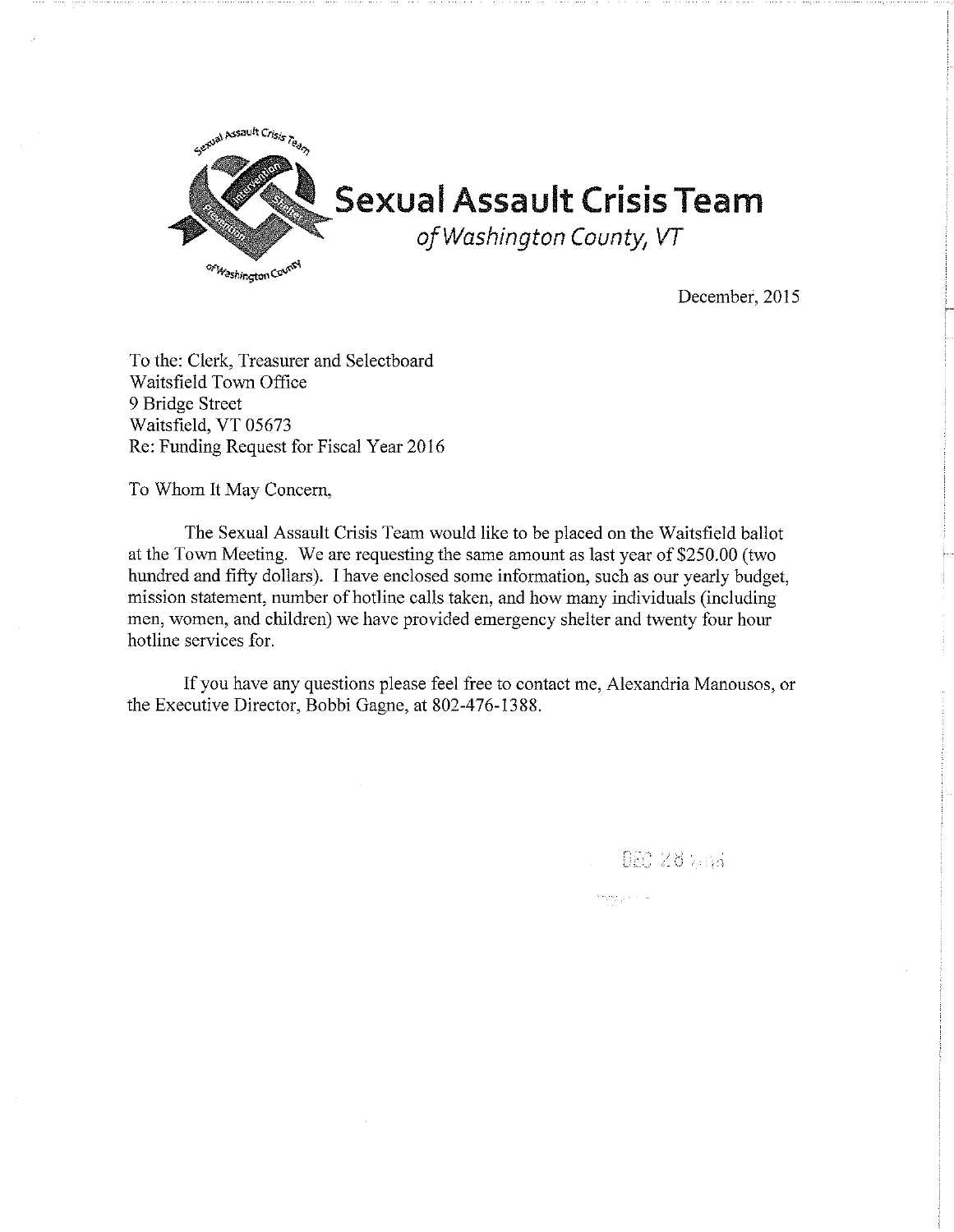

## **Sexual Assault Crisis Team**

*of Washington County, VT* 

4 Cottage Street Barre, Vermont 05641 Office: (802) 476-1388 Fax: (802) 476-1381 24 Hour Hotline: (802) 479-5577 E-Mails: Bobbi Gagne SACTWC@AOL.COM

## 2014-2015

## Annual Report

The Sexual Assault Crisis Team (SACT) is a private, non-profit organization that offers free of charge advocacy for male and female victims of sexual violence. This advocacy includes emotional support both one on one and groups, 24/7 emergency hotline, legal support, medical and hospital support, emergency overnight shelter support and shelter use for victims/survivors, their non-offending family members during the legal process including court, depositions, rape exam recovery, time before or after individual counseling sessions through private therapist, other times when victims/survivors need a private space or bed for an hour or a day. SACT also provides education around all sexual violence issues for Washington County Schools K-12 and colleges, service groups and other public organizations.

SACT is continuing to face additional demands on our resources as we attempt to provide the services needed for male and female shelter residents who are leaving behind their homes, belongings and financial resources for medical, food and restart up costs. Victims and survivors not only look to us to provide food, emergency dental and or medical assistance but also look to us for transportation funds and relocation funds including rent deposits etc.. We have also found our shelter staff are having to provide assistance to people to apply for RFA's, to fill out victim's compensation forms, aid in communicating with other needed services and using our shelter to apply for or change location information for SS! and other resource needs. SACT is working collaboratively with community partners to provide services to Washington County Communities and the survivors and their families we serve. SACT is also working closely with Norwich University and the Vermont National Guard Sexual Violence Response Coordinator to ensure returning soldiers and their family members, who are strnggling with sexual violence issues, are offered all of our services to facilitate their transition to civilian life.

SACT operates using paid staff and during 2014-2015 we had eight volunteers and five part time stipend paid hotline staff from local communities who trained for twenty hours to provide confidential advocacy to victims by responding to hotline calls. During 2014-2015 SACT received 654 calls for services including crisis calls for sexual assaults, requests for emotional support, hospital advocacy, criminal justice advocacy, information and referral, and requests for education and training. These calls for services were handled by both paid staff and volunteers. During fiscal year 2014-2015 SACT provided services to 55 new unduplicated and 22 return clients. SACT served survivors who suffered from a variety of abuse, including sexual assault, sexual abuse, stalking, pornography and human trafficking.

SACT provided shelter for male and female survivors of sexual violence all the services provided by SACT including shelter are inclusive of all non-offending survivors and their non-offending family members. SACT also provided shelter for male victims of domestic/sexual violence (of which two were returning military) and